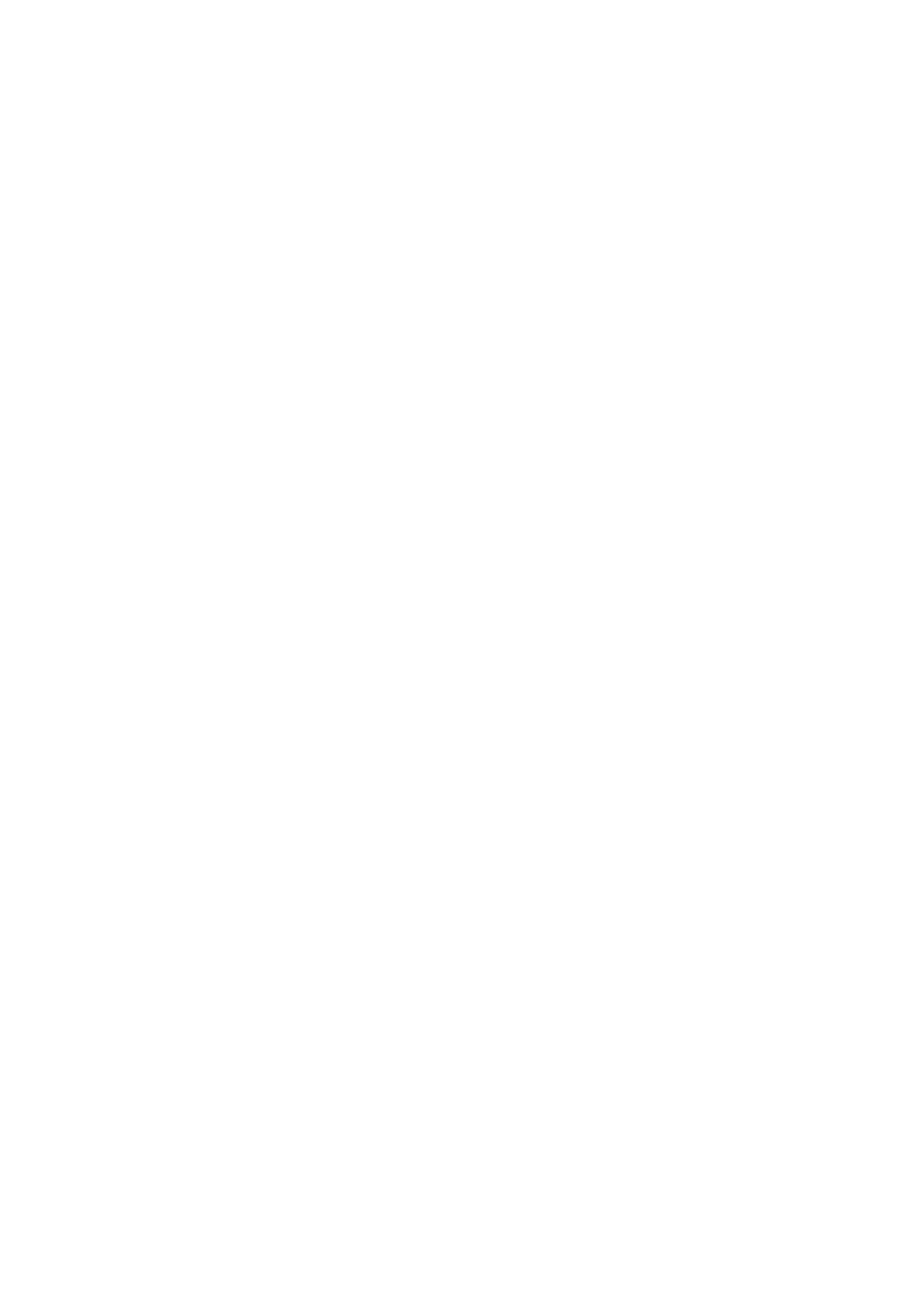

- **AUDIO CHALLENGE**
- Speak to an intruder on site
- Relay important information/warning

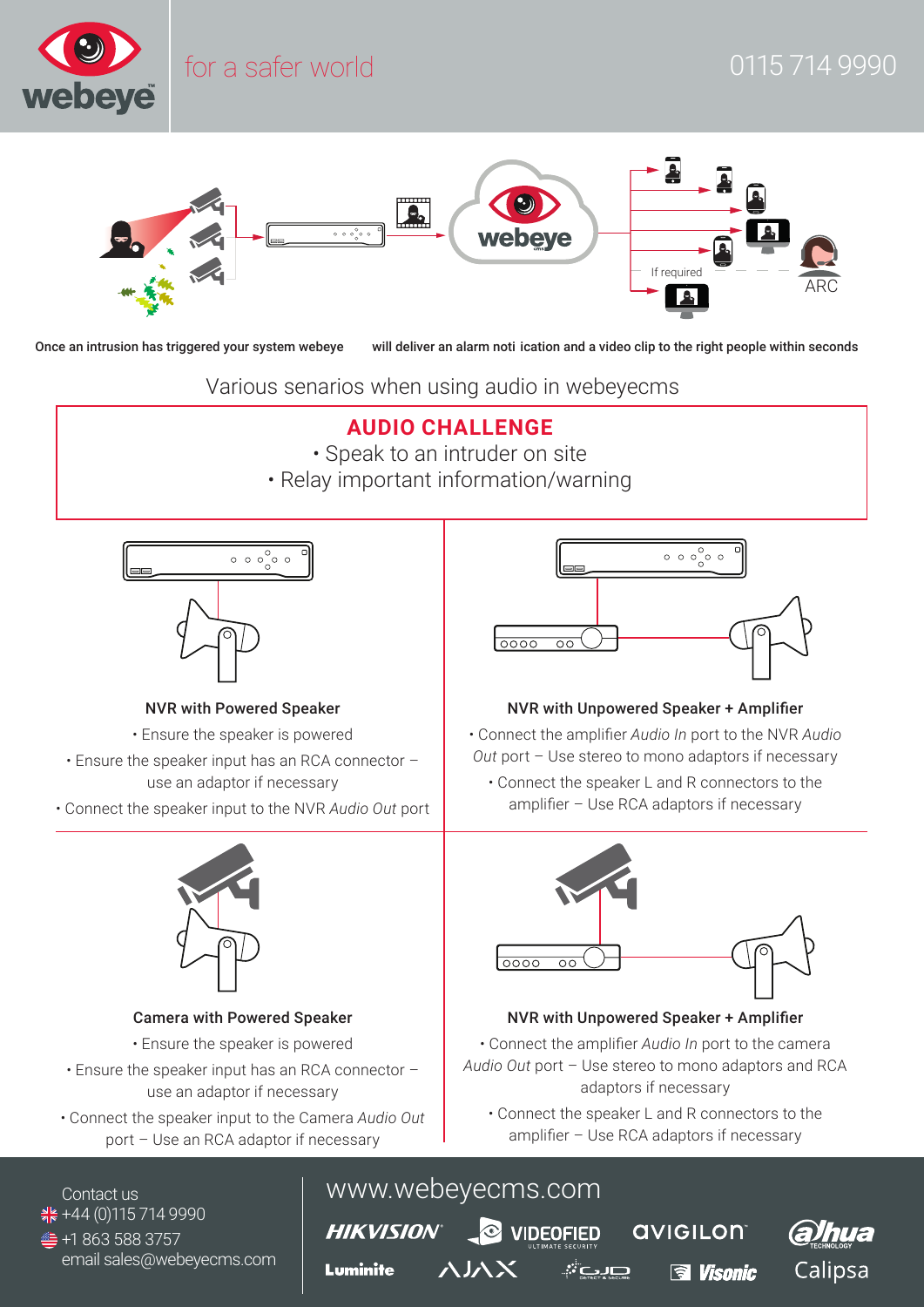

## **COVERT- LISTEN ONLY**

• Listen to any noise/speech from around the NVR/Cameras • Intruder will be unaware they are being recorded

 $\circ \circ \circ \circ \circ$ 

### NVR with Powered Microphone

- Ensure the microphone is powered
- Connect the microphone *audio out* port to the NVR *audio in* port - use an adaptor if necessary



### NVR with Unpowered Microphone + Pre-amp

- Connect the microphone to the pre-amp
- Connect the pre-amp *Audio Out* port to the NVR *Audio In* port – Use a stereo to mono adaptor if necessary



### Camera with Powered Microphone

- Ensure the microphone is powered
- Connect the microphone *audio out* port to the camera *audio in* port - use an adaptor if necessary



### Camera with Unpowered Microphone + Pre-amp

- Connect the microphone to the pre-amp
- Connect the pre-amp *Audio Out* port to the Camera *Audio In* port – Use a stereo to mono adaptor and additional converters if necessary



## Camera with built in Microphone • No wiring necessary

ீவம

 $\frac{1}{25}$  +44 (0)115 714 9990  $±$ **+1 863 588 3757** email sales@webeyecms.com

# Contact us www.webeyecms.com

**HIKVISION®** Luminite

**O** VIDEOFIED